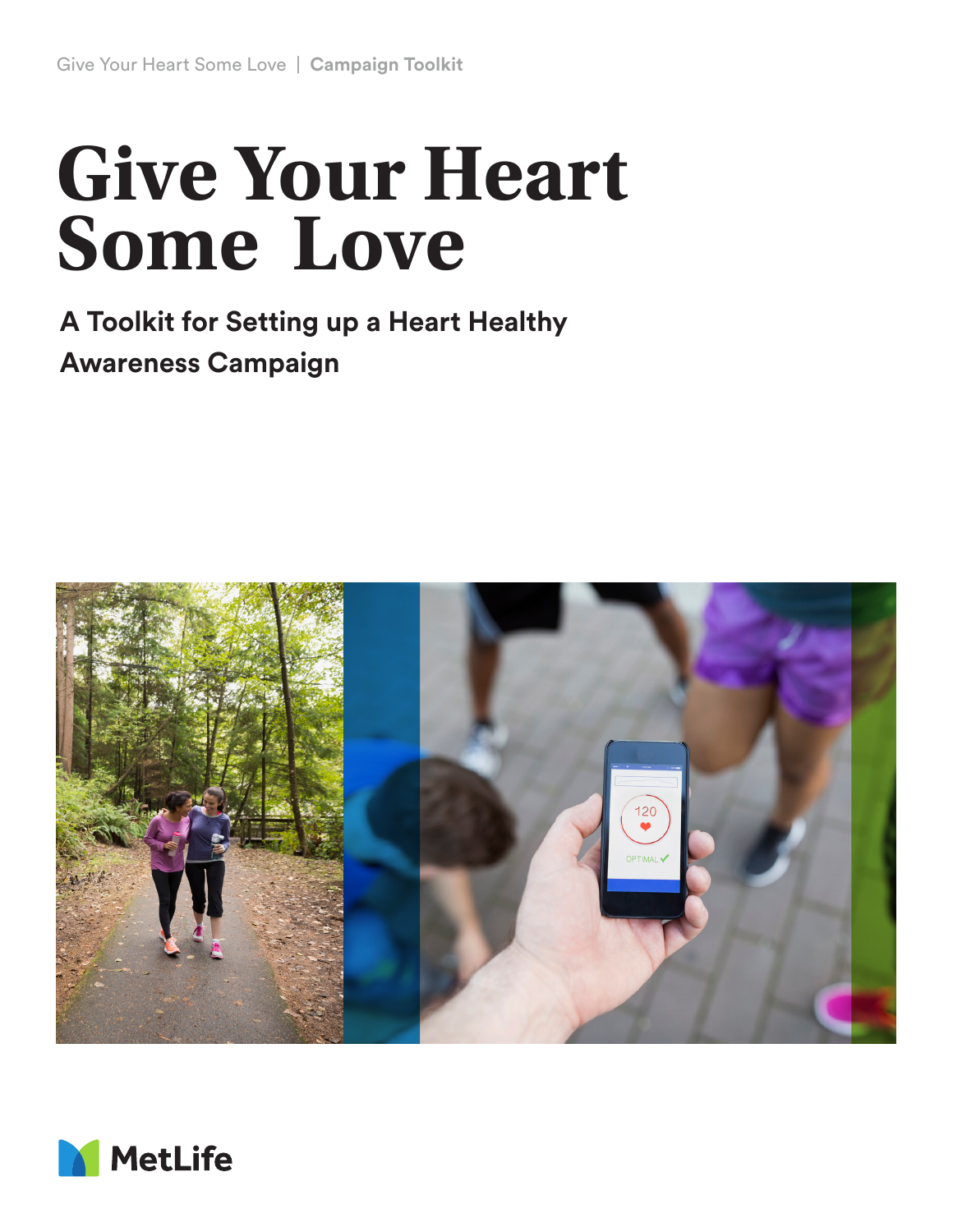## **Helping Your Employees Reduce Their Risk of Heart Disease**

Heart disease, particularly coronary artery disease, can have a devastating effect on your workforce—both men and women. As heart disease progresses, it can affect strength and stamina. A heart attack may mean a long recovery and work limitations afterwards. A severe heart attack can kill.

Fortunately, heart disease can also be prevented and controlled. Education is a big part of helping employees understand whether or not they're at high risk for heart disease and have contributing factors like high blood pressure. That's why MetLife developed the *Give Your Heart Some Love* campaign. It's an education and awareness campaign designed to encourage employees to start making heart healthy lifestyle changes.

## **What's in the Toolkit?**

This toolkit provides all of the materials needed to deliver a successful campaign:

- **•** Campaign Objectives
- **•** Suggested Timeline
- **•** Marketing Materials
- **•** Campaign Kick-off Event Ideas
- **•** An Employee Challenge
- **•** Campaign Content
- **•** Prize Strategy
- **•** Campaign Evaluation

#### **Campaign Objectives**

- **•** Raise awareness on the importance of preventing heart disease
- **•** Educate employees on the risk factors associated with heart disease
- **•** Motivate employees (through an employee challenge) to make lifestyle changes to protect themselves from heart disease
- **•** Bring employees together around heart disease awareness by encouraging them to share their heart healthy stories with their colleagues

#### **Suggested Timeline**

The campaign is designed to last a minimum of 4 weeks but can be extended to 6 weeks. Below is the suggested timeline for implementation and email communications. The emails noted as *recommended* are core items of the campaign. The emails noted as *optional* are not required for campaign success, however, sending these out may increase employee engagement and enthusiasm.

The following suggested dates are based on a campaign that runs from February 1 – March 2.

- Pre-launch Email: *(optional*)..............................................
- Kick-off Email: *(recommended)*........................................
- Week 2 Email: *(optional)*...................................................
- Week 3 Email: *(optional)*...................................................
- Week 4 Email: *(recommended)*........................................

#### **Marketing Materials**

#### **1. Articles**

- **•** Give Your Heart Some Love Commit to the Heart Healthy Challenge
- **•** Cholesterol and Blood Pressure Learn the Fast Facts
- **•** Your Heart Healthy Challenge Start Heart Healthy Living Today!

#### **2. Email Campaign**

- **•** Pre-launch Email: A Healthy Heart is a Grateful Heart
- **•** Kick-off Email: Give Your Heart Some Love Starts Today!
- **•** Week 2 Reminder Email: Participate in the Heart Health Challenge <for Your Chance to Win>
- **•** Week 3 Encouragement Email: Know Your Risks for Heart Disease
- **•** Week 4 Campaign Summary and Evaluation Email: Your Heart Health Summary <and Last Chance to Win!>

#### **3. Flyers**

- **•** Don't Weigh Down Your Heart: Understanding the Relationship Between Your Weight and Heart Disease
- **•** Know What's in Your Heart: Understanding the Basics of Heart Disease
- **• If Your Heart Needs Extra Support:** Your Doctor May Suggest Treatment
- **•** The Strong Beat of Your Heart: Making Eight Positive Lifestyle Changes

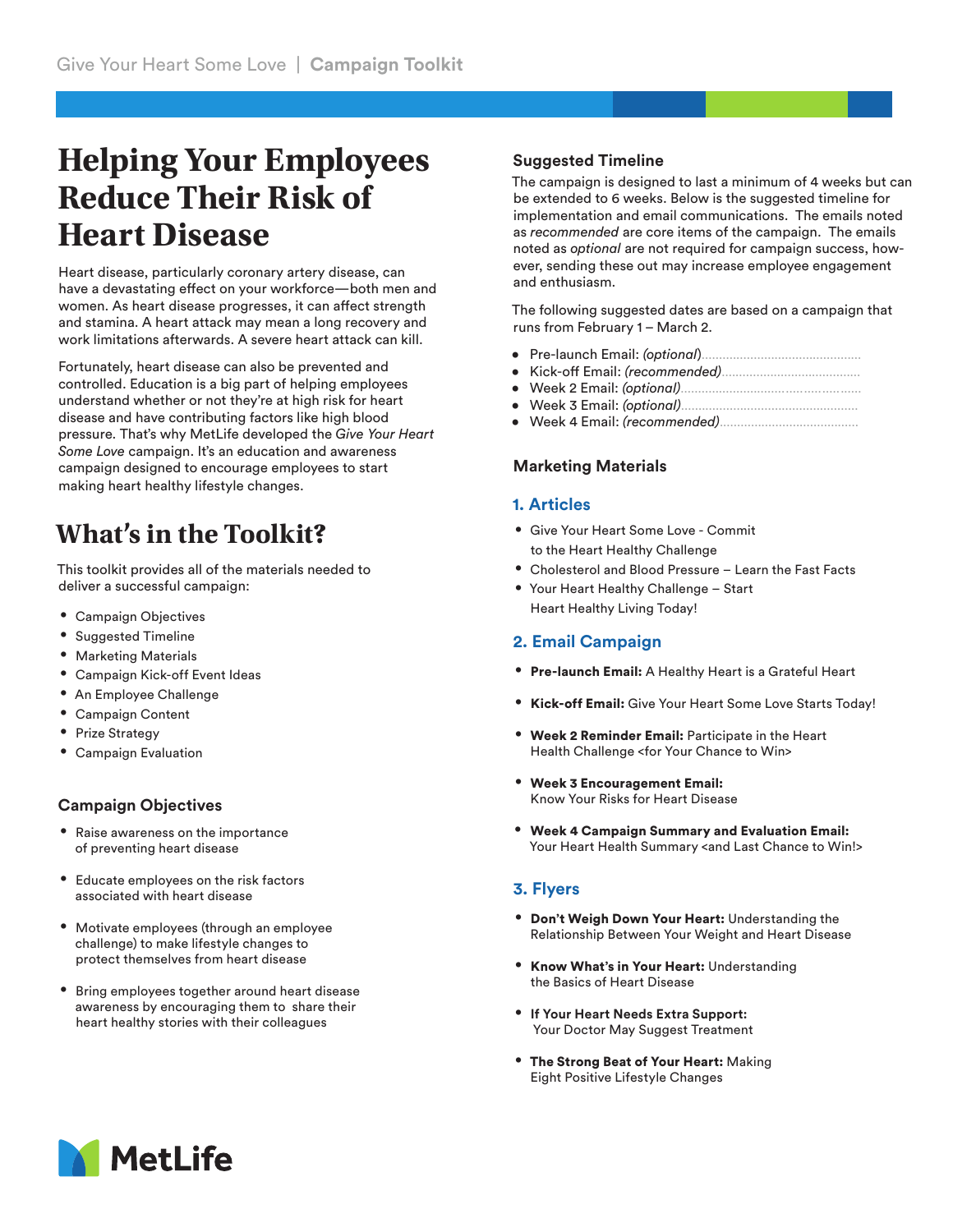#### **Campaign Kick-Off Event**

We strongly recommend an onsite event to kick off the campaign. The event can be as big or small as you want, but it's an important opportunity to provide the educational handouts to employees and to encourage employees to participate in the challenge. If you decide not to include an employee challenge in your campaign, you can still use the event to distribute the campaign materials. If you are unable to arrange an onsite event, we recommend setting up a table in a common area, like the entrance to the employee cafeteria. Keep materials restocked for the duration of the campaign.

#### **An Employee Challenge**

The employee challenge is designed to motivate employees to commit to making at least five heart healthy changes throughout the campaign  $(4 - 6$  weeks). The challenge provides employees with a list of actions they can choose from, such as: improving their physical activity levels, improving eating habits, getting more sleep, and talking to their health care provider about their risks for heart disease.

#### **Campaign Content**

**1. A basic overview** 

#### **2. Knowing your risks**

- **•** Major risk factors
- **•** Modifiable risk factors
- **•** Contributing risk factors

#### **3. Preventing heart disease**

- **•** Quit smoking
- **•** Manage your cholesterol
- **•** Manage your blood pressure
- **•** Exercise
- **•** Maintain a healthy weight
- **•** Manage your diabetes
- **•** Stress and depression

#### **4. Treatments for heart disease**

- **•** Lifestyle
- **•** Procedures and surgery
- **5. Heart healthy employee challenge**
- **6. Employee evaluation**

#### **Prize Strategy**

While offering prizes for participation in the employee challenge is not required, it can increase participation in the campaign. Consider individual giveaways for employees who complete the employee challenge. Or offer a drawing for one or more raffle prizes for all employees who complete the challenge. As an alternative, consider offering a prize to employees who complete the campaign evaluation.

#### **Campaign Evaluation**

The campaign evaluation is a very important part of the campaign. It's not a survey—it's designed to capture ideas and information from participating employees that you can share with all employees. It's a great way to recognize employees who have taken steps to stop heart disease, and to continue the momentum of the campaign. Here's an example of feedback that could help motivate other employees to make healthier lifestyle choices, long after the campaign has ended.

### 66

**I learned my blood pressure was so high that I was put on medication immediately. If I hadn't read the information that my employer provided, I could have been on the road to having a heart attack!"**

**I stopped adding salt to food when I cook, and I didn't miss it at all (and neither did my family).**

**I make it a point to get up from my desk every hour and stretch for a few minutes. I know it's good for my heart, but it also clears my head for the next task!**